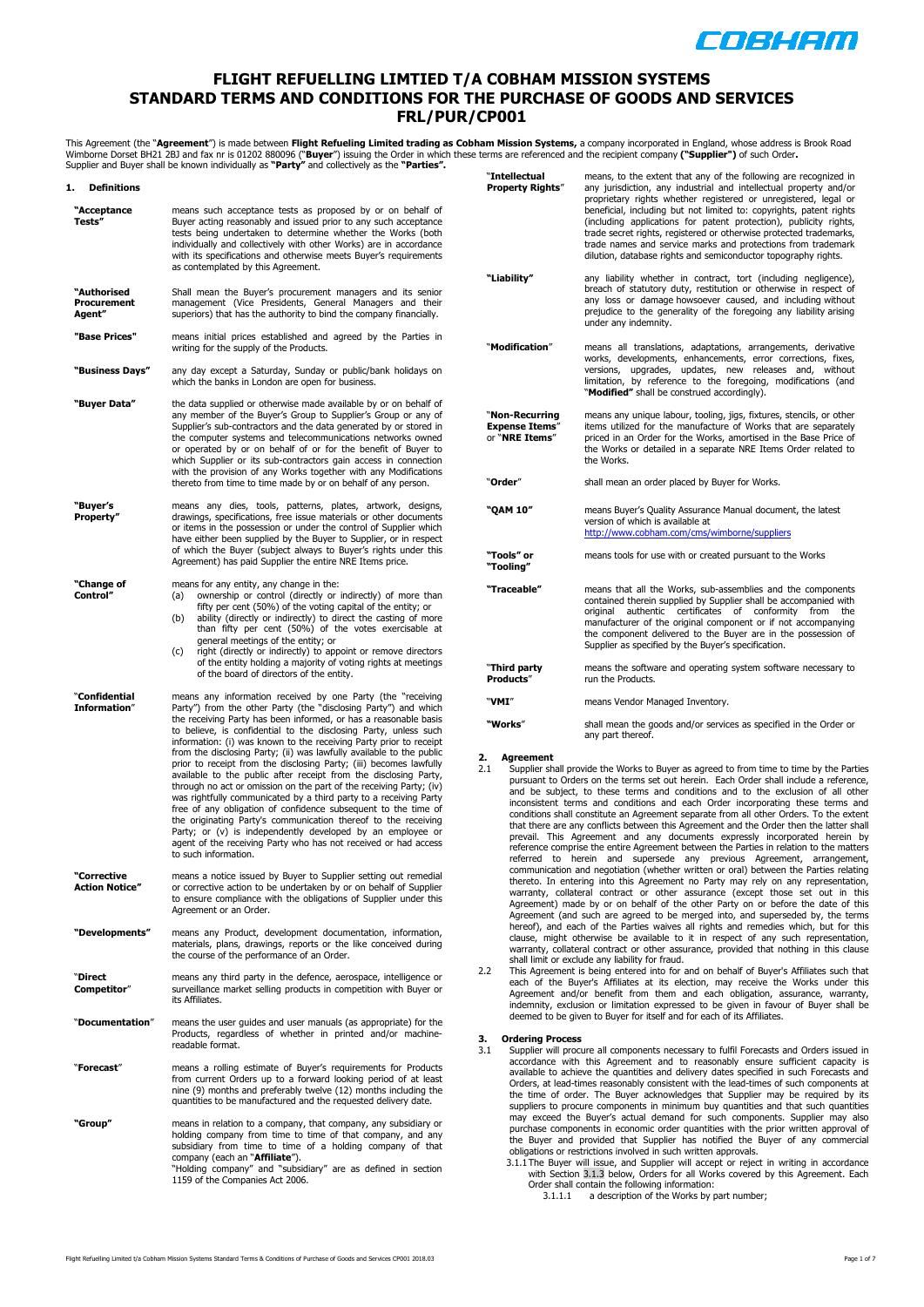

- 3.1.1.2 the quantity of the Works (with the exception of blanket Orders);
- 3.1.1.3 the scheduled delivery date or delivery schedule; 3.1.1.4 the location to which the Works are to be delivered; and
- transportation instructions if other than defined by this Agreement;
- 
- 3.1.1.5 Price, including unit, extended and Order total prices; 3.1.1.6 and any other special terms or requirements.
- 3.1.2 Orders shall comply with the price and Forecast (or Works lead-times agreed by the Parties in writing when there is no Forecast). The Buyer shall allow for the Forecast (or lead-time when there is no Forecast) when setting the delivery date. Where Buyer fails to allow for the Forecast (or lead-times when there is no Forecast), the clause 3.1.4 shall apply.
- 3.1.3 Order process is as follows:
	- 3.1.3.1 Each Order shall be issued by the Buyer by fax, registered postal mail or legally binding registered email to Supplier. The Order will be deemed as received by Supplier on the day issued if by fax or legally binding registered email and two days after issue in the<br>event of postal mail;<br>3.1.3.2 The Order will be checked by Supplier; and
	-
	- 3.1.3.3 All Orders shall be confirmed or acknowledged in writing as accepted or rejected by Supplier within five (5) working days of receipt. If Supplier does not accept or reject the Order within the said five (5) day period, the Order shall be deemed accepted by Supplier. Should Supplier commence work under the Order, Supplier shall also be deemed to have accepted the Order by
	- performance. 3.1.3.4 If there is a conflict of terms the order of precedence shall be (in descending order):
		- 3.1.3.4.1 the typewritten provisions of the Order; 3.1.3.4.2 Customer Flow Down terms (if applicable);
		-
		- $3.1.3.4.3$  QAM 10 latest issue;<br> $3.1.3.4.4$  this Agreement;
		- $3.1.3.4.4$  this Agreement;<br> $3.1.3.4.5$  any appendices any appendices, programme schedules or other written
		- agreements attached to this Agreement as agreed by both Parties; and 3.1.3.4.6 the specification.
			-
- 3.1.4 Supplier shall accept all Orders that are placed consistent with Buyer's Forecasts.<br>and otherwise in accordance with the lead-times as agreed by the Parties. In<br>the event that Supplier is unable to meet the delivery because the demand under the Order exceeds the previously Forecasted demand or if within the Forecast but the delivery date is shorter than the lead-time, the Parties shall negotiate in good faith to resolve the matter. Supplier will accommodate Orders that are within 25% of the previously Forecasted demand.
- 3.1.5 Supplier will supply Works strictly in accordance with the Buyer's requirements as detailed in this Agreement, the specification and the Order. Buyer may at any time request changes in writing relating to the Order, including changes in the drawings or specifications, method of shipment, quantities, packing or time or place of delivery. If such changes result in an increase in cost or time required for performance of the Order, an equitable adjustment will be made to the price,<br>delivery schedule or both. Any such claim or adjustment must be approved by<br>Buyer's Authorised Procurement Agent in writing before Supplier p such changes. Any adjustment should not be applied to elements of the Works
- unaffected by such a change. 3.1.6 Where the Buyer deems it necessary and solely when an Authorised Procurement Agent provides written instructions to do so, the Supplier shall undertake a Change without approval of such claim. Where Buyer elects to take up this option the Buyer shall pay for the cost of such change providing that the Supplier can demonstrate that the price of the change is costed at the same
- profit rate as the Base Price against a legitimate cost base. 3.1.7 Where there is a dispute on the change the Buyer shall have the right to require the Supplier to undertake the change in accordance with clause 3.1.5. If Supplier<br>successfully asserts the change is a change to the Works the Buyer's maximum<br>liability is to pay for the change in accordance with clause 3.
- 3.2 For the avoidance of doubt, neither this Agreement nor any Order shall be amended except by an official amendment issued by the Buyer and accepted by the Supplier in accordance with Clause 4.8.
- 3.3 The Parties acknowledge that the pre-printed provisions appearing on the reverse of, or attached to, an Order, an Order acknowledgment, or invoice shall be deemed deleted and of no effect whatsoever. Supplier shall ensure that no such pre-printed terms are
- on an Order acknowledgement sent to the Buyer. 3.4 Under this Agreement, Orders will be issued by each Buyer Affiliate and all rights and obligations of the Buyer under this Agreement and the Order shall pass to such Affiliate and for the purposes of that Order such Affiliate shall be deemed to be the Buyer for the purposes of this Agreement. Upon Supplier's acceptance of Orders from a Buyer's Affiliate, such Orders shall be governed exclusively by this Agreement.

## **4. General**

- 4.1 Any notice to be given hereunder shall be in writing and sent to the relevant Party's General Manager and Company Secretary at its address or fax number contained above (or such other address or fax number and pay be p
	- 4.1.1 by fax, provided that the transmission note shall be retained for proof of delivery and provided also that a confirmation copy shall also be sent by first class post; or
	- 4.1.2 in the case of a notice between Parties whose respective addresses for service<br>are in the same country, by registered or recorded delivery post or local<br>equivalent postal service which provides written evidence of de
	- 4.1.3 in the case of a notice between Parties whose respective addresses for service are in different countries, by courier provided that such courier obtains a<br>signature on behalf of the recipient by way of:<br>4.1.3.1 acknowledgment of receipt and
		-
- 4.1.3.2 evidence of the date and time of receipt. 4.2 Such notice shall be deemed to have been given:
	-
	- 4.2.1 in the case of a notice sent by fax, at the start of the first normal business day in the country of receipt following the date of transmission as such date is evidenced by the transmission receipt;
	- 4.2.2 in the case of a notice sent by post in accordance with clause 4.1.2, 48 hours after the date on which the registered or recorded delivery letter including such notice is posted; and
	- 4.2.3 in the case of a notice which is delivered by courier in accordance with clause 4.1.3, when it is delivered to the appropriate address, as evidenced by the signature referred to in clause 4.1.3.
- 4.3 Neither Party shall in any manner assume or create any obligation or responsibility, express or implied, on behalf of or in the name of the other Party, except as expressly

permitted under the terms of this Agreement.

- 4.4 The relationship of Buyer and Supplier under this Agreement and the Order is intended to be that of independent contractors. Nothing contained in this Agreement or the Order shall be construed as creating a partnership, joint venture, agency, trust, or other legal association of any kind between the Parties. Except as specifically provided in this Agreement, neither Party shall act or represent or hold itself out as having authority to act as an agent or partner of the other Party or in any way to bind or commit the other Party to any obligations. Any such act shall create a separate liability in the Party so acting to any and all third Parties affected thereby. The rights, duties, obligations and liabilities of the Parties shall be several and not joint or collective, each Party being individually responsible only for its actions and the obligations as set forth in this Agreement and the Order.
- 
- 4.5 A person who is not a Party to this Agreement may not enforce any of its terms.<br>4.6 If any provision of this Agreement or an Order is found invalid or unenforceable, the<br>remaining provisions will be given effect as if were not a part of this Agreement or the Order (as the case may be).
- 4.7 All Documentation provided pursuant to this Agreement or an Order shall be in English. 4.8 Neither this Agreement nor an Order may be varied or amended except in writing and
- signed by a duly authorised officer of each Party. 4.9 The headings contained in this Agreement and an Order are for reference only and shall not be used in its construction or interpretation. The provisions of this Agreement and the Order shall be construed and interpreted fairly and in good faith to both Parties without regard to which Party drafted the same.
- 4.10 References to any gender includes any other gender and the plural shall include the singular and bodies corporate shall include unincorporated bodies and (in each case) vice versa.
- 4.11 Reference to any statute, enactment, ordinance, order, regulation or other similar instrument shall be construed to include a reference to the statute, enactment, ordinance, order, regulation or instrument as from tim
- instruments made pursuant to it. 4.12 No failure or delay by either Party to exercise any right, power or remedy under this Agreement will operate as a waiver of it nor will any partial exercise preclude any
- further exercise of the same, or of some other right, power or remedy. 4.13 The Supplier shall not make any press release or public announcements relating to this Agreement or its subject matter including but not limited to external promotional or<br>marketing material, without the specific prior written consent of the other, which<br>consent shall not be unreasonably withheld or delayed.
- 4.14 During the term of this Agreement and for one year after termination or expiration of this Agreement, Supplier shall not either directly or indirectly employ, or solicit to employ, or cause to be solicited for employe employ of Buyer prior to termination of this Agreement, Supplier shall not, directly or indirectly, employ or otherwise contract such former employee of Buyer until one year after the former employee's termination or separation from Buyer, except with Buyer's written consent.
- 4.15 Supplier undertakes to inform Buyer immediately of any changes in ownership or control of Supplier and of any change in its organization or method of doing business that might affect the performance of Supplier's duties under this Agreement or an Order.
- 4.16 This Agreement may be executed in several counterparts, each of which shall be deemed to be an original, but all of which together shall constitute one and the same instrument.
- 4.17 The applicable terms in clauses 2, 4, 5, 6, 9, 10, 11, 12, 13.2, 15, 16, 17, 19, 20.8, 21, 22, 24, 25, 26, 27, and 28 shall survive termination or expiration of this Agreement. 4.18 Supplier shall at all times comply with all laws and regulations applicable to the
- provision of the Works (including any evolution thereof) to Buyer and any other laws pertaining to compliance with this Agreement and the Order and obtain all permits, registrations and approvals of governmental authorities and/or standard setting agencies that are necessary or advisable (in the judgment of Buyer or Supplier) in respect of the Works.
- 4.19 Each Party hereby represents that it has the corporate power and authority necessary to execute this Agreement.

#### **5. Law**

The formation, existence, construction, performance, validity, interpretation and all<br>aspects whatsoever of the Agreement or an Order or of any term of the Agreement or<br>an Order including any non-contractual obligations ar the Agreement or an Order will be governed by the laws of England and Wales.

# **6. Disputes**

- The intent of the Parties is to identify and resolve disputes promptly. Each Party agrees to perform as follows:
	- 6.1.1to notify the other Party of any dispute in reasonable detail as soon as possible after any dispute arises 6.1.2to negotiate in good faith to seek to resolve the dispute.
	-
	- 6.1.3if a Dispute is not resolved within thirty days of it arising, either Party shall be entitled to refer to and finally resolve such Dispute by arbitration under the LCIA Arbitration Rules (for the purpose of this claus clause which are not otherwise defined in this Agreement have the meaning given them in the Rules. The number of arbitrators shall be three (the Tribunal). The Parties shall each nominate one arbitrator for appointment by the LCIA. The two arbitrators nominated by the Parties shall jointly nominate the Chairman for appointment by the LCIA. Any requirement in the Rules to take account of the nationality of a person considered person considered for appointment as an arbitrator shall be dis-applied and a person may be nominated or appointed as an arbitrator (including as Chairman) regardless of his nationality. The seat, or<br>legal place of arbitration, shall be London, United Kingdom. The language used in<br>the arbitral proceedings shall be English. All documents s speak English shall be permitted to give evidence through a translator. Unless<br>the parties agree to extend this period, the Tribunal will render its award in<br>writing as soon as is reasonably practicable of the close of the event shall the Tribunal have the right or power to award punitive or exemplary damages. The jurisdiction of the Courts of England and Wales is excluded.
- 6.2 If, following the time specified for service of the Statement of Case, the Statement of<br>Defense, the Statement of Reply/Defense to Counterclaim and/or the Statement of<br>Reply to Defense to Counterclaim, as applicable (t Tribunal that there is or may be no real prospect of succeeding on any or all of the<br>claims made in the Statements or of successfully defending any or all of the claims<br>made in the Statements, the Tribunal may determine su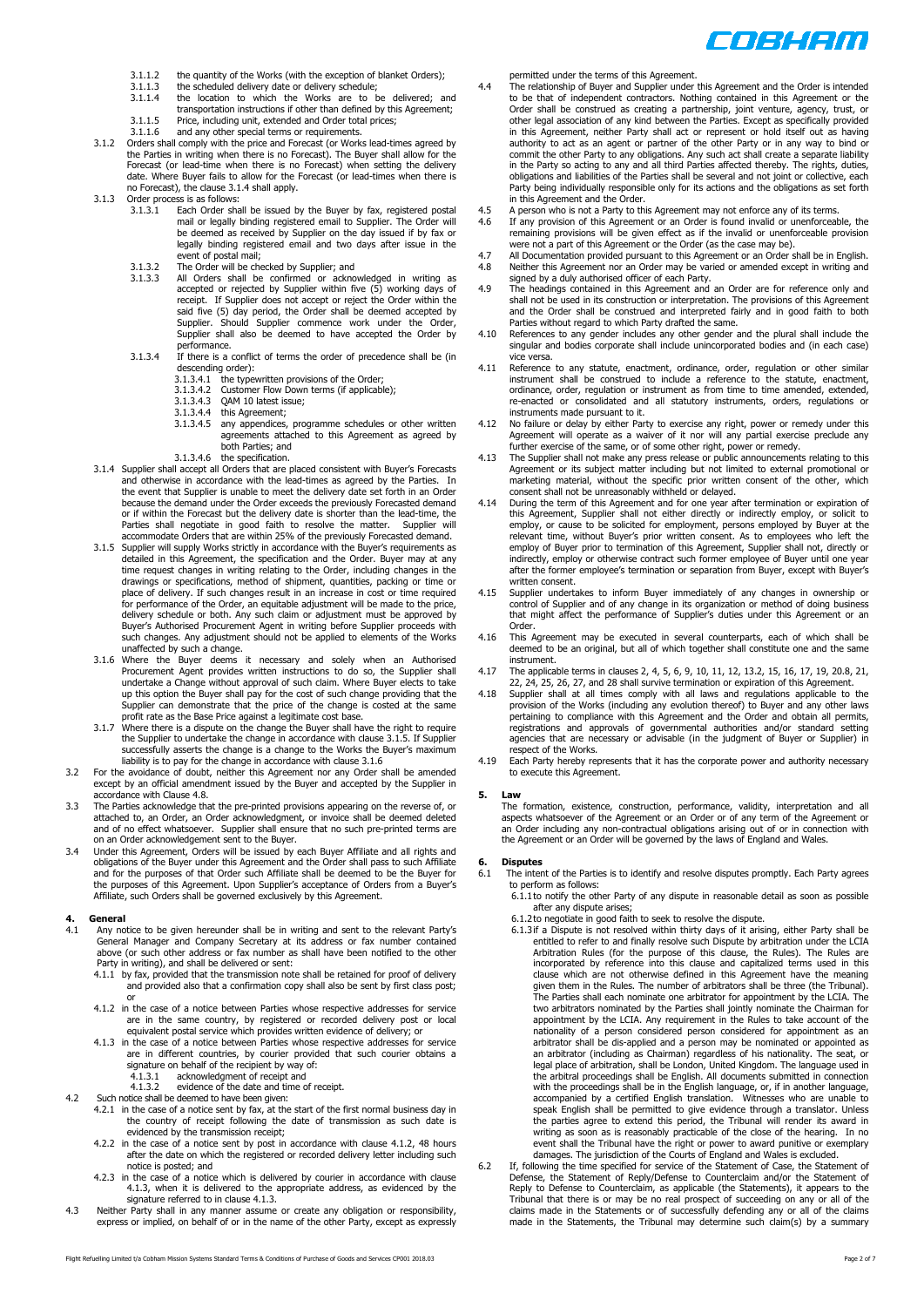

procedure if it considers that it is in the interests of justice to do so. In the event that<br>a summary procedure is adopted, the Tribunal shall proceed to determine such<br>claim(s) as soon as reasonably practicable. The Trib determine such claim(s) if it feels that it is necessary to do so. The Tribunal may decide to determine only certain claims advanced in the arbitration by the summary procedure.

- 6.3 Service of any Request for Arbitration made pursuant to this clause shall be by written notice in accordance with Clause 4.1. This Clause 6.3 does not affect any other method of service allowed by law.
- 
- 6.4 This Clause 6 will not prevent a Party ("the affected Party") from:<br>6.4.1 seeking injunctive relief in the case of any breach of threatened breach by the<br>other Party of any obligation of confidentiality or any infringe Party of the affected Party's Intellectual Property Rights;
	- 6.4.2commencing any proceedings where this is reasonably necessary to avoid any loss of a claim due to the rules on limitation of actions; or
	- 6.4.3commencing proceedings in the case of non-payment of an undisputed invoice.

#### **7. Import/Export**

- mport, Export<br>The Supplier shall promptly notify Buyer of any export restrictions that may apply to the Works supplied under the Order, which shall include but not be limited to:
	- 7.1.1United States, including without limitation the International Traffic in Arms Regulations (ITAR) (22 C.F.R. Parts 120-130), the U.S. Export Administration
	- Regulations (15 C.F.R.Parts 730 774) and the economic and trade sanctions<br>administered by the U.S. Department Treasury Office of Foreign Assets Control;<br>7.1.2the United Kingdom and all member states of the European Unio
- "**Export/Import Law**"). 7.2 Supplier, at its own expense, represents and warrants to comply with all Export/Import
- Laws. Supplier shall obtain, at its sole expense, any export licenses or other official<br>authorizations and to carry out any customs or similar requirements for the export of<br>any Works covered by the Order. Supplier speci authorizations from the U.S. Government before transferring or otherwise disclosing technical data or technology (as those terms are defined in 22 C.F.R. § 120.10 and 15 C.F.R. § 722, respectively), to any Foreign Person (as defined in 22 C.F.R. § 120.16). Where Export/Import Law applies to technical data related to the Order, Supplier shall provide written notification to Buyer before assigning or granting access to a Foreign Person to such technical data. Supplier agrees to bear sole responsibility for all<br>regulatory record keeping associated with the use of licenses and license<br>exceptions/exemptions. Buyer may deem Supplier's failure to compl the termination provisions of clause 20.

#### **8. Federal Acquisition Regulation ("FAR")/Defense Federal Acquisition**

**Regulation Supplement ("DFARS")/Defence Contract Conditions ("DEFCONs")**  8.1 The FAR/DFARS/DEFCON clauses listed or referred to in the Order are incorporated in the Order by reference with the same force and effect as if they were included in full<br>text. Unless otherwise expressly noted herein, where necessary to make the<br>DEFCON, FAR and DFARS clauses applicable to the Order and to "Agreement" or the applicable Order. The definitions outlined herein are intended to create legal relationships between Buyer and Supplier identical to, but not dependent on, the relationship the FAR and DFARS intend to establish between the "Government" and a "Contractor." It is not the intent of Buyer that any such substitution shall result in the disclosure of a Party's proprietary and /or confidential cost and pricing data.

### **9. The Works**

- Supplier represents and warrants that it shall provide the Works to Buyer precisely in accordance with this Agreement and the Orders. Supplier further represents and warrants that:<br>9.1.1. it sha
	- 9.1.1 it shall use all best skill and care in such provision and shall perform its obligations in accordance with the Order; 9.1.2 title to the Works ordered under the Order shall transfer free from any
	- security interest or other lien or encumbrance;
	- 9.1.3 it has the rights to grant the licence rights set out in this Agreement and in the Order;
	- 9.1.4 that the Works are of good quality, material and workmanship in accordance with best industry practice; 9.1.5 the Works are and will be fit for their intended purpose and use including any
	- purpose and use made known to Supplier by Buyer; 9.1.6 the Works are free from defects in design, materials and workmanship and
	- hazards to health;
	- 9.1.7 the Works are new and not used, refurbished, repaired or reconditioned and not of an age that deteriorates or impairs their usefulness, safety or operation;
	- 9.1.8 the Works do not infringe the rights of any third party; 9.1.9 has developed processes and/or procedures that are adequate to assure that none of the Works, or part or component thereof, or material contained in such Works shall be counterfeit; and
	- 9.1.10 no Works, or part or component thereof, or any material supplied hereunder shall be counterfeit.
- 9.2 Supplier shall deliver the Works CIP Incoterms 2010 to the delivery address stated on the Order unless otherwise specified in the Order. Upon delivery of the Works by Supplier to Buyer, Buyer (or Supplier at the request of Buyer) may perform an Acceptance Test upon such Works. The Works shall be deemed to have been accepted when notified by Buyer in writing, including where applicable that Supplier has overcome any defects.
- 9.3 Supplier shall undertake each Acceptance Test and shall give Buyer and its nominated<br>representatives the opportunity (by giving not less than 10 Business Days' notice in<br>writing) to attend and observe each Acceptance T
- Buyer shall notify Supplier in writing as soon as reasonably practicable after the Works
- pass the Acceptance Test. 9.5 Without prejudice to Buyer's right to terminate pursuant to clause 20.1, 20.2, if the Works fail to pass any Acceptance Tests or repeat Acceptance Tests, Supplier shall<br>notify Buyer that the Acceptance Tests have not been passed and Buyer may:<br>9.5.1 require Supplier to conduct, and Supplier shall immediat
	- charge, all such reasonable alterations or modifications to the Works including but not limited to any that the Buyer shall in the circumstances judge necessary to enable repeat Acceptance Tests to be passed and Supplier shall

subject the Works to repeat Acceptance Tests as soon as possible and in any event no later than 15 days after receipt of such notice from Buyer; or

- 9.5.2 require Supplier to take the actions specified in clause 9.5.1 again; or 9.5.3 accept the Works proposed to be used by Supplier "as is" sub equine supplier to drive the detection specified in claded sight again, of reduction in the charges which accurately reflects both the reduced functionality and performance of and any reduced costs of developing, the Works.
- 9.6 The provision of any certificate or evidence (including but not limited to evidence of passing of Acceptance Tests) by Supplier or Buyer or the giving of any approval or consent by Buyer under or in connection with this Agreement shall not be taken as<br>relieving Supplier from any liability arising out of, or in any way connected with, the<br>performance or non-performance of Supplier's obligat
- extent of any damage or misuse of computer systems, hardware, Buyer Data, Buyer's Property and sites to which Supplier has direct or remote access and any effect that it may or will have on the performance of Supplier's obligations under this Agreement.
- 9.8 Supplier:<br>9.8.1 a ..<br>agrees that title to Works shall pass to the Buyer on delivery unless otherwise agreed in writing; and
	- 9.8.2 grants a worldwide, royalty free, perpetual, irrevocable, non-transferable license to use, distribute and onward develop the software and any utilisation rights of the Works to, Buyer (and its Affiliates) upon delivery or payment, whichever is the earlier. Supplier shall bear the risk of loss and damage to the Works until they are delivered (and off loaded) in conformity to the Order at Buyer's destination specified in the Order. This shall not affect or waive any of Supplier's warranties or other obligations under this Agreement or the applicable Order for, or in relation to, the Works.
- 9.9 When delivering Works that contains software to Buyer, Supplier shall deliver all of the following:<br> $9.9.1$  th<br> $9.9.2$  th
	- the object code for the software;
	- 9.9.2 the source code for the software;<br>9.9.3 all Developments and Documenta
	- 9.9.3 all Developments and Documentation relating to the software;<br>9.9.4 copies of all applications and tools used in the creation or dev
	- copies of all applications and tools used in the creation or development of the software; 9.9.5 any password and encryption details necessary to access the software or its
	- source code; and 9.9.6 full details of the software, including full name and version details, design information including module names and functionality, the type of media on which the software is provided, details of any commands required to install and make a backup copy of the software, any compression used in packaging the software, and details of operating systems on which the software runs.
- 9.10 Supplier may not deliver the Works by separate instalments unless agreed in writing by Buyer.
- 9.11 Time for the performance of all obligations of Supplier under this Agreement and Orders is of the essence and Supplier shall complete its obligations in accordance with any delivery date, implementation or project plan agreed between the Parties. If Supplier becomes aware of any matters which may affect the performance of Supplier's obligations under this Agreement, or if it has reason to anticipate the occurrence of such matters, Supplier shall promptly notify Buyer of the matter and the anticipated duration of their impact. The Parties will discuss in good faith a resolution of the matter.
- 9.12 If any services, functions or responsibilities not specifically described in this Agreement are required for the proper performance of Supplier's obligations or use of the Works by Buyer, they shall be deemed to be implied by and included within the scope of Supplier's obligations to the same extent and in the same manner as if specifically described in this Agreement.
- 9.13 Where Supplier has defaulted in its compliance with any of its obligations under this Agreement or an Order, Buyer may issue a Corrective Action Notice to Supplier requiring remedy of such defaulted obligations which may include instructions for<br>Supplier to take such actions as Buyer believes in good faith may remedy such<br>defaulted obligations. Supplier and Buyer agree and declare th under clause 19 or from issuing a subsequent or other Corrective Action Notice<br>(whether or not by reference to a default or remedial action specified or referred to in<br>any other Corrective Action Notice, or pursuant to whi
- Notice was issued, or otherwise). 9.14 Supplier shall ensure that each remedial action stipulated in each Corrective Action Notice or agreed pursuant to each Corrective Action Notice has been completed by the deadline specified by Buyer for completion of the remedial action in the Corrective Action Notice or if no deadline is specified within a reasonable time. Performance by Supplier of its obligations under this clause shall be without prejudice to any other rights or claims that the Buyer's Group may have under this Agreement.

#### **10. Developments**

- 10.1 The Parties agree that all Intellectual Property Rights in Buyer Data are exclusively vested in Buyer and Buyer's Group and that no member of Supplier's Group shall gain<br>any rights to any Buyer Data or any computer programs (or modifications relating<br>thereto) proprietary to any member of the Buyer's Group n
- any modification to any such items. 10.2 Supplier shall, and shall procure that its Affiliates shall, observe and perform all requirements and terms as requested by and notified to Supplier by or on behalf of the proprietors of any third party software specified in the Order ("Third Party Software") and shall not cause or permit any member of Supplier's Group or any sub-contractor of Supplier to cause any member of Buyer's Group to breach any of the obligations on the licensee's part specified in any contract for the provision of Third Party Software.
- 10.3 The Parties agree that Supplier shall not gain title to nor, except to the extent licensed by Buyer for use in this Agreement, have any right to use or make any modification in respect of:

10.3.1 any software (and Modifications thereto) proprietary to the Buyer 's Group; or 10.3.2 the Third Party Software (and Modifications thereto); or

- 10.3.3 Buyer Data. 10.4 All Intellectual Property Rights vesting in either Party prior to the date of this Agreement shall remain vested in such Party notwithstanding any other provision of this Agreement.
- 10.5 All Intellectual Property Rights in any Modification to any Third Party Software (and any associated documentation or materials) created, developed or made by or on behalf of Supplier pursuant to this Agreement shall be owned in each case by the proprietor of the Third Party Software (or associated documentation or materials) to which the Modification relates where the applicable contract for the Third Party Software so requires.
- 10.6 All Intellectual Property Rights in any Developments and other materials such as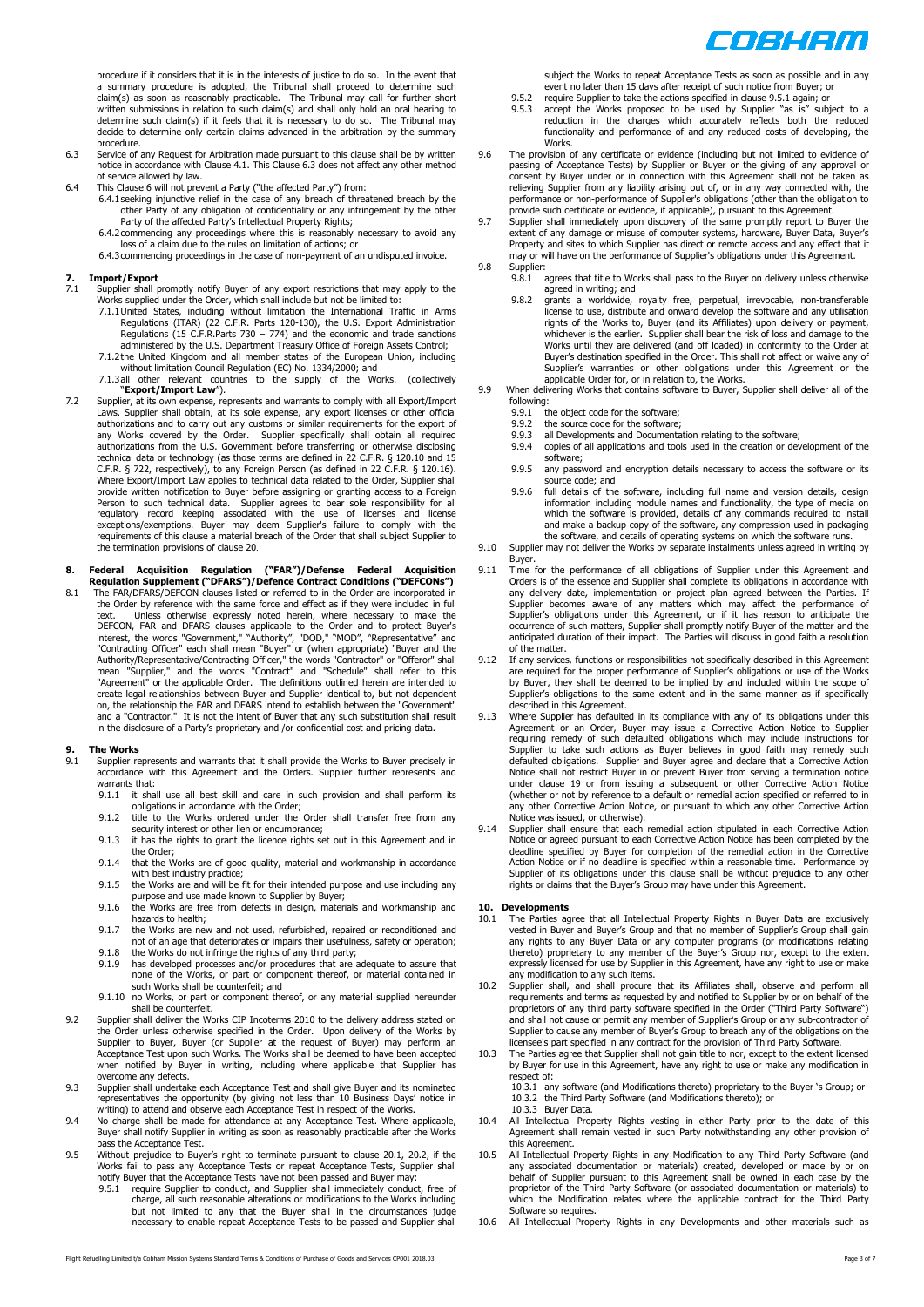

designs, plans, specifications, models, documents, software including (without limitation) source codes and other records or information created, developed or made by or on behalf of Supplier in the performance of the Order or to enable the performance of the Order shall, at the date of the Order or (if later) on creation of the rights, vest in Buyer. Supplier assigns (by way of present and, where appropriate,<br>future assignment) all such Intellectual Property Rights with full title guarantee to Buyer.

- 10.7 Supplier hereby grants, for itself and on behalf of Supplier's Group, to each member of Buyer's Group a non-exclusive, perpetual, world-wide, irrevocable and royalty-free licence (with the right to grant sub-licences) to use, develop and make Modifications in<br>respect of all other materials such as designs, plans, specifications, models,<br>documents, software including (without limitation) sou Buyer's Group to exercise the rights contemplated in this Agreement and undertake the actions specified to be undertaken by Buyer or any of Buyer's Affiliates in this Agreement.
- 10.8 To the extent that Buyer is able to without infringing any right (including, without limitation, any Intellectual Property Rights) of, or becoming liable to make any payment to, any third party, Buyer hereby grants to Supplier and its agents and subcontractors providing the Works a non-exclusive, royalty-free licence during the Term of this Agreement to use, develop and make Modifications in respect of any Intellectual Property Rights vested in Buyer's Group and which are required or desirable to enable
- Supplier only for the purpose of performing its obligations under this Agreement.<br>10.9 Supplier's right to use or access any Third Party Software shall be subject to the terms<br>and conditions of such contracts and Buyer sha techniques, developments, know how, designs or any other original matters whether capable of registration or not associated with the Works which, at any time during the performance of this Agreement or any Order, Supplier might devise or discover. Supplier further agrees that all such Intellectual Property Rights and all rights throughout the world deriving from the same which arise after this Agreement or any
- Order has terminated shall vest in Buyer absolutely, as works made for hire.<br>10.10 Supplier shall, both during the continuance and following the termination of this<br>Agreement for any reason whatsoever, at the request and r Developments in any part of the world. Supplier, at its own expense, shall use all reasonable endeavours to procure that any necessary third party shall execute and deliver such documents and perform such acts as may be required for the purpose of giving full effect to the rights assigned under this clause 10.
- 10.11 Supplier shall not, at any time, whether during the continuance or following the termination of this Agreement for any reason whatsoever, do anything to affect the validity of any of the Intellectual Property Rights in the Developments and shall, at the discretion and expense of Buyer, render all assistance within Supplier's power to obtain<br>and maintain such Intellectual Property Rights and any extension thereof.<br>10.12 With respect to any moral rights which arise under cl
- that all applicable moral rights shall not be asserted by the holder of such rights.

# **11. Support**

- In consideration of the fees paid by Buyer, Supplier will:
	- 11.1.1 provide support to Buyer in meeting its obligations to its Customers as defined in this clause 11; and
	- 11.1.2 offer the Works for sale for a minimum of five (5) years after the completion of this Order, at fair and reasonable prices in accordance with the established Base Price.
- 11.1.3 Supplier shall use best efforts to ensure that there is a continuality of supply of the Works. This shall include, without limitation, product support spares and repair services, technical data, technical support and training as required where base prices have been established, for a minimum of five (5) years<br>after completion of the Order, and at fair and reasonable pricing consistent<br>tin the established Base Price of the Works.<br>11.2 Supplier will at no ad
- - written acceptance of the Works by Buyer: 11.2.1 provide the warranties and representations in clause 9.1; and
	- 11.2.2 correct or procure the correction promptly, and no later than five (5) days<br>from date of notification by Buyer to Supplier, of any failures of the Works to<br>perform in accordance with the Order which are identified i to Supplier. Any correction by Supplier shall be deemed to be Works for the purposes of this Agreement and the Order. Supplier shall be responsible for all costs (including delivery and collection charges) and delays incurred by<br>Supplier and Buyer in respect of any faulty Works or failure to meet Supplier's<br>obligations under this Agreement or any Order; and
	- 11.2.3 ensure that the warranties contained in 9.1 are transferable to Buyer's customer and end user.
- 11.3 Buyer may produce maintenance releases of its own proprietary software, which use or are integrated with the Works from time to time, and Supplier shall update the Works to ensure that such updated Works shall operate with Buyer's maintenance releases in the manner that it did with Buyer's original software. Such updated Works will be supplied to Buyer at no additional fee. The Parties hereto shall agree a delivery date for such updated Works, which date shall be no later than three (3) months from date of notification to Supplier by Buyer of its maintenance release schedule.
- 11.4 Supplier shall give Buyer at least thirty (30) days' written notice if it proposes to incorporate the Works in or use the Works in combination with any open-source software, whereupon Buyer may require that Supplier, as soon as practicable and in good faith:
	- 11.4.1 provides and discusses with Buyer all reasonable additional information concerning the open-source software including without limitation (except for conditions of confidentiality) the type, proposed use and licence terms;
	- 11.4.2 discusses with Buyer any negative potential effects upon the Intellectual Property Rights or the exploitation of Buyer's products; and 11.4.3 takes such action as may be reasonably instructed by Buyer to minimize any
- such negative effects or to remove and replace the open-source software. Irrespective of the above, Supplier shall not use open-source software for any reason whatsoever, if Buyer notifies Supplier in writing of its objection to such use. 11.5 Supplier shall not introduce into any of Buyer's or any of Buyer's Affiliates' computer
- systems anything, including any computer program code, virus, authorisation key, licence control utility or software lock, which is intended by any person to, is likely to, or may:
- 11.5.1 impair the operation of the Works or any other computer systems or programs in the possession of Buyer or any of Buyer's Affiliates or impair the receipt of the benefit of the Works; or
- 11.5.2 cause loss of, or corruption or damage to, any program or data held on any
- computer systems or other systems. 11.6 Supplier shall immediately notify Buyer if any Works and/or Intellectual Property Right or part thereof, shall infringe or breach any law. In the event that any such Works and/or Intellectual Property Right or part thereof shall infringe or breach any law, Supplier shall at no additional cost to Buyer and as soon as is reasonably practicable provide to Buyer replacement Works and/or Intellectual Property Rights which do not<br>infringe or breach the law and which shall perform in a manner identical in all material<br>respects to the Works and/or Intellectual Propert replacement.
- 11.7 Supplier may not discontinue the general supply to its customers of goods and services of the type constituting the Works (or any part thereof) during the Term of an Order
- including any warranty period. 11.8 Subject to clause 11.2, Supplier may provide notice of not less than twenty four (24) months of the discontinuance of the supply of parts or components in the Works and during said notice period Supplier shall, at Buyer's sole discretion, either: 11.8.1 provide a form, fit and function replacement at no additional cost to Buyer;
	-
	- 11.8.2 procure such reasonable last time quantity as directed by Buyer for such parts or components. Unless otherwise agreed between the Parties, Supplier shall procure and store such parts or components at no additional charge to Buyer.

#### **12. Quality and Inspection**

- 
- 12.1 Supplier's quality system shall be compliant with the requirements of ISO9001. 12.2 Supplier undertakes to work with Buyer to maintain a technical watch for obsolescence on all Works. For the purpose of this Agreement, a technical watch shall be defined as the on-going verification of the forward availability of parts, processes and materials procured from Supplier's subcontract and supply base. This watch shall occur on a
- quarterly basis. 12.3 Supplier will maintain detailed quality control and manufacturing sub-assembly and component Traceability records for the period of at least twelve years from the date of last supply of the Works. After twelve (12) years, Supplier shall either agree to continue holding the records or shall offer Buyer, at no charge, the option to transfer them for archiving or provide electronic copies to Buyer. No record shall be destroyed without Buyer's written approval.
- For the purpose of observing the quality and progress of an Order and Supplier's performance of its obligations or of verifying the amount of the price, Buyer and its nominated representatives may at any time during a Business Day and from time to time on 2 Business Days' notice undertake any inspection of any premises and carry out an audit or check of any aspect of performance of this Agreement by Supplier and shall be allowed to observe work being performed by or on behalf of Supplier or its sub-contractors at any premises owned or used by Supplier in connection with the provision of the Works or any other deliverable in order to verify that Supplier is complying with its obligations under this Agreement. Such observation shall occur during Business Days and during hours that are reasonable under the circumstances (which may be outside working hours). Buyer may appoint an appropriate third party (who shall not be a competitor of Supplier) to act on its behalf in connection with its rights under this clause.
- 12.5 If a discrepancy is found between any amounts confirmed to any member of the Buyer's Group by Supplier and the actual amounts for the same period as determined in the course of any inspection made under this clause, S to travel, accommodation and living expenses of the persons conducting such inspection, for the period of the inspection and the fees and expenses of any third party engaged by Buyer to conduct the inspection.
- 12.6 Without prejudice to Buyer's rights and remedies in or at law (including, without limitation, specific performance or injunctive relief), in equity or under this Agreement and without limiting clause 12.4, if Supplier fails, or if Buyer reasonably believes that<br>Supplier is likely to fail to, perform any of its obligations under this Agreement within<br>the period specified therefor pursuant to within a reasonable time, Buyer may, on giving advance notice at any time and for such period as Buyer deems reasonable in the circumstances, observe work being performed by or on behalf of Supplier or its sub-contractors at any premises owned or used by Supplier in connection with the provision of the Works or any other deliverable in order to monitor such work and to provide Supplier with any recommended actions in respect of its or its sub-contractor's performance. Buyer may appoint an appropriate third party (who shall not be a competitor of Supplier) to act on its behalf in connection with its rights under this clause. Supplier shall reimburse Buyer for all costs reasonably incurred in conducting its rights under this clause.
- 12.7 Supplier, at no additional cost to Buyer, shall and shall procure that its sub-contractors shall:
	- 12.7.1 comply with all of Buyer's standard policies that are relevant to the supply of the Works and any other on-site regulations specified by Buyer for personnel<br>working at Buyer's premises or relating to accessing any of Buyer's computer<br>systems. Buyer shall provide Supplier with a copy of such policies a
	- promptly following issue of the updated versions; 12.7.2 provide the Works in compliance with all requirements of all applicable legislation from time to time in force and which is or may become applicable to the Works. Supplier shall promptly notify Buyer if Supplier is required to make any change to the Works for the purposes of complying with its
	- obligations under this clause; 12.7.3 advise Buyer of and obtain, maintain and observe at its own cost and at no additional charge to Buyer all applicable governmental, statutory, regulatory or other consents, licences, authorisations, waivers or exemptions (including but not limited to third party licences) required by Supplier (unless otherwise<br>agreed in writing by the Parties) in connection with the performance of<br>Supplier's obligations under this Agreement; and<br>12.7.4 promptly notify Bu
	-
- 12.8 The Works shall be subject to the quality assurance requirements specified in QAM 10 as amended from time to time.

- **13. Traceability**  13.1 Supplier shall have and operate a process to ensure that all Works, sub-assemblies and the components contained therein supplied to Buyer are completely Traceable back to manufacturer by batch or lot or date code.
- 13.2 Supplier shall, unless directed otherwise by the Buyer, procure components from the manufacturer of the components, or through franchised distributors or direct component suppliers. Supplier agrees to indemnify and hold Buyer harmless from and against all costs and expenses for the removal, repair or replacement of counterfeit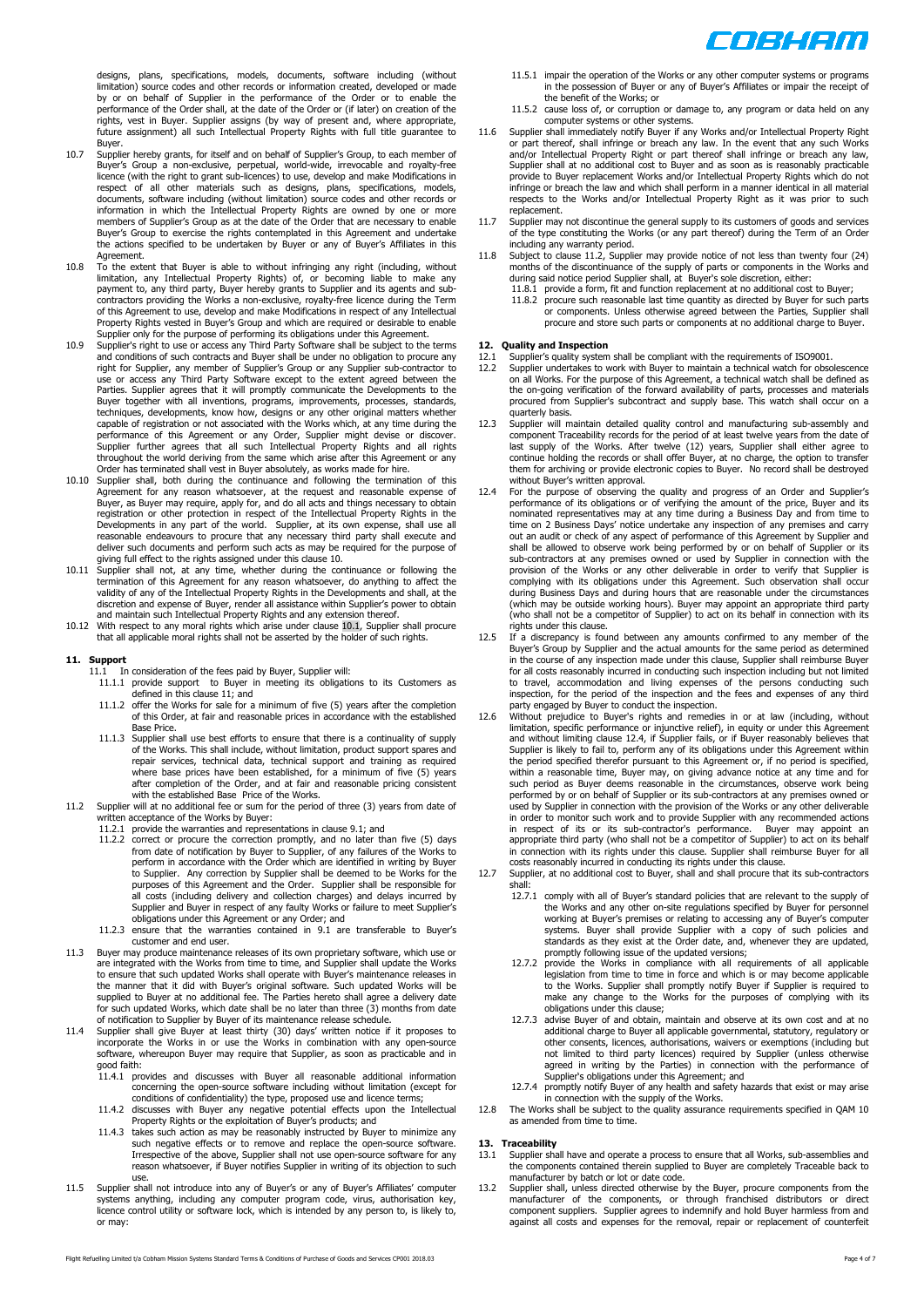COSHAM

components incorporated into the Works sold by Supplier to the Buyer where the counterfeit component was procured by Supplier from a person or entity other than a franchised distributor or direct component supplier or other person or entity preapproved by Buyer in writing.

- 13.2.1 Supplier will: 13.2.1.1 require that its sub-contractors provide a Certificate of Conformance with each component shipment;
	- 13.2.1.2 perform incoming inspections of components and paperwork to ensure conformity to Specification; and
	- 13.2.1.3 maintain and document incoming inspection specifications used for<br>each component used in manufacturing the Works. The foregoing<br>obligations of this clause 13.2 shall not apply to components<br>consigned or sold to Su
- 13.2.2 If components are not purchased from an original equipment manufacturer, or a franchised distributor or direct component supplier or are purchased without<br>full traceability and manufacturers' certificates, Supplier will ensure that prior<br>written approval has been obtained from Buyer before using s release certification. To obtain Buyer's approval Supplier may have to, at the Buyer's sole option and at Suppliers cost, perform the following: 13.2.2.1 check with the manufacturer that the date and batch codes
	-
	- identified on the Certificate of Conformity are genuine; and<br>13.2.2.2 complete or arrange for actual component testing on a<br>representative sample of the components to verify their<br>conformance to specification.
- 13.2.3 For components purchased from Buyer, Supplier shall maintain the traceability back to the paperwork provided by Buyer as part of the components transfer.

## **14. Offset Credit and Cooperation**

- 14.1 All offset or counter trade credit value resulting from the Agreement shall accrue solely to the benefit of Buyer. Buyer shall, to the exclusion of all others, be entitled to all<br>domestic and foreign offset credits, or other similar benefits, which may result from<br>the Agreement (including subcontracts (whether Supplier pursuant to this Agreement). Under no circumstance can Supplier use these credits/benefits towards any other entities than Buyer. Buyer reserves exclusive right to apply the value of foreign content in the Works or any deliverables to the offset program of its choice.
- 14.2 Supplier shall also support Buyer, in any manner reasonably requested by Buyer, and at no additional cost to Buyer, in meeting Buyer's offset requirements in the amounts<br>and in the countries specified by Buyer. Supplier shall furnish upon request any<br>certificates or other documents reasonably required by Buyer, any documents perfecting any rights granted to Buyer in this section, and take other action as Buyer deems appropriate in order to protect Buyer's interests in offset credits.

## **15. Buyer Continuous Improvement**

- 15.1 The Parties agree that competitive pressures necessitate a program of continuous improvement. On all manufacturing Orders forecast to last longer than six (6) months in aggregate, each Party shall cooperate in good faith to implement a Works cost reduction program involving new technologies, component cost reduction, productivity,<br>quality and reliability improvements, and manufacturing processes (including cycle<br>time and assembly costs) which are mutually be qualification costs are considered. The Parties shall at quarterly meetings conduct reviews with specific emphasis on quality, delivery, and cost improvements. Any cost savings which are achieved by Supplier as a result of implementing cost reductions proposed solely by the Buyer shall reduce the price of the Works by the entire amount of Supplier's cost savings, after Supplier has recovered its NRE Items associated with<br>the cost reduction. Any cost savings which are achieved by Supplier as a result of<br>changes proposed solely by Supplier, or jointly by t chain by actively driving best practice in areas including, but not limited to:<br>15.1.1 simplification of ordering, and billing processes;<br>15.1.2 improved packaging and labeling; and<br>15.1.3 inventory reduction through: appl
	-
	- direct fulfillment, pull systems where appropriate; logistics solutions, including consignment supermarkets, ship set kitting and VMI; close collaboration on forecasting and planning; and integration of higher level assemblies.
- 15.2 The Parties will work together to develop a cost model under which the Base Prices for the Works will be agreed. Supplier shall embrace the concept of target costing for new projects. Target costs will be provided for all new enquiries and modifications when<br>known. Regular review meetings will be used to develop the Base Price structure with<br>Supplier prior to any contractual agreement. The cos
- potential product will be agreed using the framework of this Agreement. 15.3 Supplier agrees that during the Term of this Agreement, if requested by Buyer, the Parties will work together to develop and implement productivity improvements, including but not limited to, value engineering, Kaizen events, and quality improvements for the purpose of reducing Supplier's costs to manufacture the Works and the Parties' transaction costs.
- 15.4 The Parties agree that during the term of this Agreement, they shall work together to develop and implement a Works lead-time and component lead-time reduction program to reduce the Works lead-times and component lead-times mutually agreed by the Parties commencing immediately upon signature of the Agreement. Works leadtime and component lead-time reduction programs may include, but shall not be limited to initiatives such as security stocking of long lead-time items, lower tier supplier agreements, re-engineering the manufacturing process, and Works redesign. The Parties agree to baseline forward Works lead-times and component lead-times for purposes of benchmarking the success of such programs.

# **16. NRE and Tooling**

- 16.1 Any Tools or Tooling purchased from Supplier or manufactured by Supplier, the cost of which forms part of an Order, will become the property of Buyer and all rights, title and interest in and to any part of Tooling will pass to Buyer as soon as it is acquired or fabricated in accordance with the Order.
- 16.2 Supplier shall quote the life of any new Tools prior to these Tools being manufactured.<br>This will be expressed as the number of parts capable of being produced by the<br>Tooling. Supplier will be responsible for the cali of all Tooling where damage is caused to the Tooling by the acts or omissions of Supplier. Supplier shall transfer to Buyer any transferable warranties on Tooling.
- 16.3 Unless otherwise agreed between the Parties for extraordinary NRE costs (which will

be discussed by the Parties), all NRE Item costs will be amortised into the Base Price. 16.4 Full NRE Item costs for all Works will be quoted using the Buyer's bid template documents.

- 16.5 The amortization quantity should be clearly documented on the Order. Once the total amortization quantity for the Works has been delivered, Supplier shall subtract the amortization amount from the Base Price and establish a new Base Price for subsequent deliveries.
- 16.6 Lead times for all Tooling are to be quoted by Supplier and accompanied by a detailed timing plan.
- 16.7 Supplier shall be responsible for the routine maintenance, storage, repair, usage, replacement (within their useful life, fair wear and tear excepted) and calibration of all Tooling and Buyer-acquired NRE Items in Supplier's possession for performance of this Agreement. If calibration or other specialist requirements are required outside of routine maintenance, repair or usage and not caused by a lack of care or damage by Supplier, then such costs shall be agreed in advance and paid for separately by Buyer.<br>Equipment not owned by Supplier which requires a National Institute of Standards and<br>Technology traceable certificate of calibration wi for approval prior to submitting equipment to third party calibration. Supplier will track
- and file calibration certificates and schedules.<br>16.8 Buyer shall have an option at any time, which shall be exercised by written notice to<br>Supplier, to pay not more that the balance of the outstanding NRE Item cost for it outright ownership. In this event, Supplier shall subtract the amortisation amount from the Base Price and establish a new Base Price for subsequent deliveries.

- 17. **Furnished Buyer's Property**<br>17.1 Buyer's Property furnished to Supplier (where Buyer Property shall include any third<br>party property provided by the Buyer Jahl remain the exclusive property of the Buyer.<br>The Buyer may ability to meet any delivery dates under such Order(s), then such demand shall constitute a modification for which Supplier is entitled to a price adjustment or delivery schedule adjustment or both.
- 17.2 Supplier shall maintain and keep Buyer's Property in good condition. The Buyer will compensate Supplier at its normal hourly rates for all calibration, maintenance or repair services to Buyer's Property (excluding Tools, Tooling and NRE Items and other than normal preventative maintenance services or services to correct defects caused by Supplier's act or omissions negligence or wilful misconduct), provided that Buyer approves such services and rates in advance and in writing. Buyer is not required to compensate Supplier for any such services associated with equipment or tooling owned<br>by Supplier and not intended to be sold or otherwise transferred to Buyer.<br>17.3 Supplier warrants that Buyer's Property, Tools, Tooling a
- removed from Supplier's premises except on the prior written permission of Buyer.<br>Supplier may remove Buyer's Property, Tools, Tooling and NRE Items from Supplier's<br>premises for purposes of repair provided that Supplier pr Buyer of the anticipated removal.
- 17.4 Supplier shall keep Buyer's Property, Tools, Tooling and NRE Items separate and apart from its own property and that of other persons and shall clearly mark them as being the Buyer's property.
- 17.5 Supplier warrants that Buyer's Property, Tools, Tooling and NRE Items shall not be
- used by Supplier for any purpose other than for the supply of the Works to Buyer.<br>17.6 Supplier will compile and submit reports on the status of Buyer's Property, Tools,<br>Tooling and NRE Items as reasonably requested by Buy
- 17.7 Supplier shall be liable to Buyer for any loss of or damage to the Buyer's Property, Tools, Tooling and NRE Items during the time it is in Supplier's possession, custody or control. During such time Supplier shall insure Buyer's Property, Tools, Tooling and NRE Items at full replacement value in the name of and for the benefit of Buyer at Supplier's expense with a reputable insurance provider.
- 17.8 Supplier waives any lien which it might otherwise have (whether at the date hereof or subsequently) on any of Buyer's Property for work done thereon or otherwise. This condition shall not be construed as a waiver of a
- 17.9 Supplier shall keep Buyer's Property, Tools, Tooling and NRE Items free of all mortgages, charges or other encumbrances and will procure that any lien over the same is discharged forthwith.
- 17.10 Supplier shall promptly pay Buyer on demand the full replacement value of any of Buyer's Property, Tools, Tooling and NRE Items which is not provided to Buyer in good condition or satisfactorily accounted for.

#### **18. LIABILITY AND INDEMNITY**

- 18.1 SUPPLIER REPRESENTS AND WARRANTS THAT IT HAS THE AUTHORITY TO PERFORM ALL ITS OBLIGATIONS AND GRANT THE RIGHTS GRANTED PURSUANT TO THIS AGREEMENT OR THE ORDER AND THAT SUCH PERFORMANCE OR THE GRANTING OF SUCH RIGHTS IS NOT IN BREACH OF ANY AGREEMENT TO WHICH IT IS A PARTY OR
- OTHERWISE BOUND.<br>18.2 SUPPLIER SHALL BE LIABLE TO BUYER FOR ALL DAMAGES, COSTS, EXPENSES AND<br>ANY OTHER SUMS INCURRED OR CHARGED THAT BUYER MAY SUFFER IN<br>CONNECTION WITH ANY ACTS OR OMISSIONS OF SUPPLIER UNDER THIS<br>AGREEMEN
- 18.3 SUPPLIER SHALL INDEMNIFY, KEEP INDEMNIFIED AND HOLD HARMLESS BUYER FROM AND AGAINST ANY CLAIMS BY THIRD PARTIES WHICH ARE CAUSED BY OR ARISE OUT OF OR IN CONNECTION WITH
	- 18.3.1 ANY ACT OR OMISSION OF BUYER CARRIED OUT PURSUANT TO INSTRUCTIONS OF SUPPLIER; OR 18.3.2 ANY BREACH BY SUPPLIER OF ANY TERMS OF THIS AGREEMENT OR THE
- ORDER 18.4 NOTWITHSTANDING ANYTHING STATED HEREIN NOTHING SHALL EXCLUDE OR LIMIT THE LIABILITY OF EITHER PARTY:
	- 18.4.1 FOR DEATH OR PERSONAL INJURY ARISING AS A RESULT OF ITS NEGLIGENCE OR ITS EMPLOYEES; OR
		- 18.4.2 FOR FRAUD; OR 18.4.3 FOR LIABILITY ARISING PURSUANT TO CLAUSES 7 9 10 13.2 17 18.3 18.7 19 21 22.4, 24 AND 26; OR
		-
		- 18.4.4 FOR GROSS NEGLIGENCE; OR
	-
	- 18.4.5 FOR WILFUL MISCONDUCT; OR 18.4.6 FOR ANY MATTER FOR WHICH IT WOULD BE ILLEGAL FOR THE RELEVANT PARTY TO EXCLUDE OR LIMIT OR TO ATTEMPT TO EXCLUDE OR LIMIT ITS LIABILITY.
- 18.5 SUBJECT TO CLAUSE 18.4, BUYER'S AGGREGATE LIABILITY UNDER EACH ORDER PURSUANT TO THIS AGREEMENT IS LIMITED TO 100% OF THE TOTAL PRICE WHICH HAS BEEN PAID OR IS DUE TO BE PAID UNDER THIS AGREEMENT.
- 18.6 BUYER WILL HAVE NO LIABILITY UNDER OR IN CONNECTION WITH THIS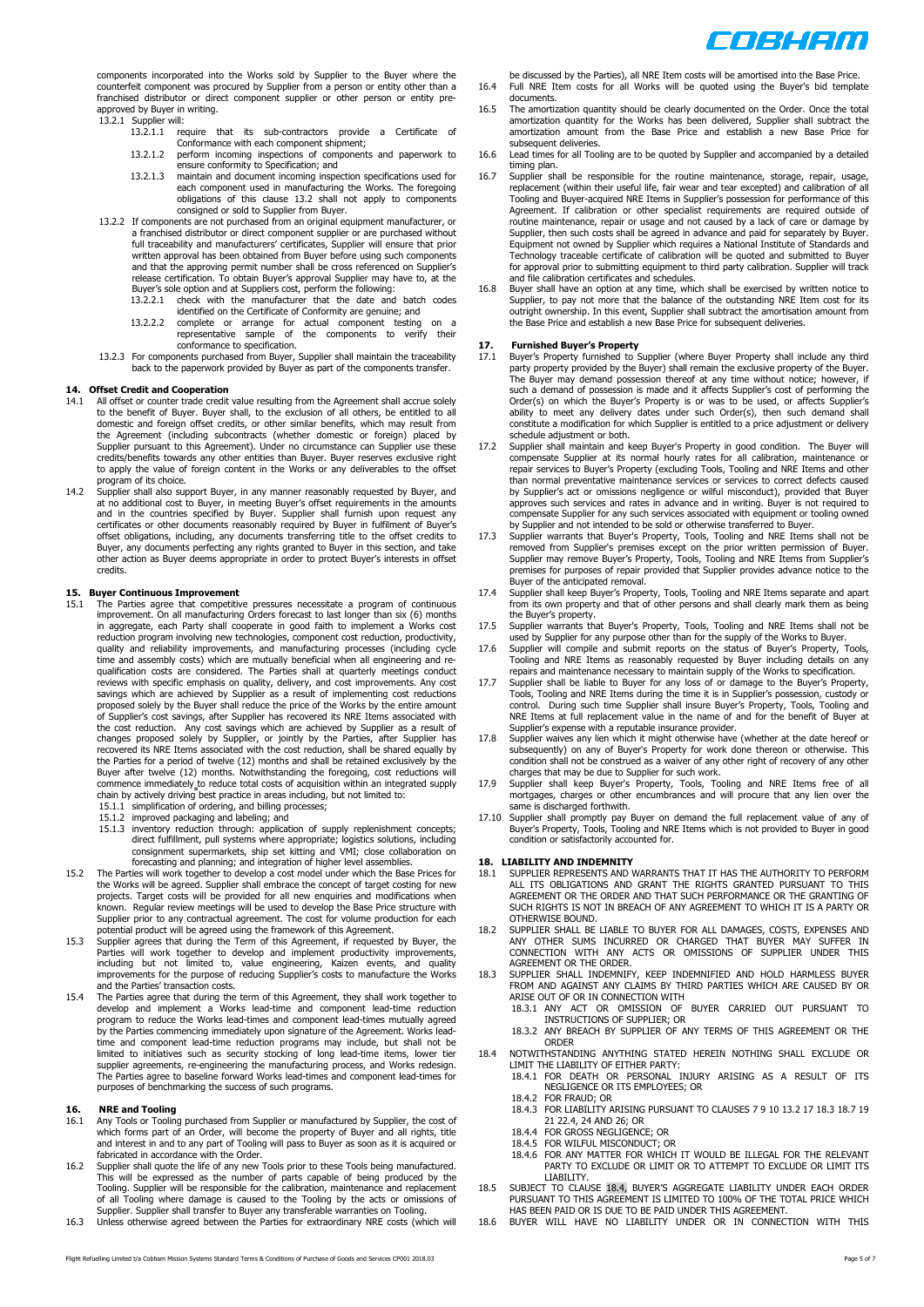

AGREEMENT OR ANY ORDER IN RESPECT OF:

- 18.6.1 LOSS OF PROFITS, LOSS OF BUSINESS, LOSS OF REVENUE, LOSS OF CONTRACTS, LOSS OF GOODWILL, LOSS OF ANTICIPATED EARNINGS OR SAVINGS (IN EACH CASE WHETHER DIRECT, INDIRECT, INCIDENTAL OR
- CONSEQUENTIAL); OR 18.6.2 LOSS OF USE OR VALUE OR DAMAGE OF ANY DATA OR EQUIPMENT (INCLUDING SOFTWARE), WASTED MANAGEMENT, OPERATION OR OTHER<br>TIME (IN EACH CASE WHETHER DIRECT, INDIRECT, INCIDENTAL OR<br>CONSEQUENTIAL); OR
- 
- 18.6.3 ANY SPECIAL, INDIRECT, PUNITIVE, INCIDENTAL OR CONSEQUENTIAL LOSS,<br>18.7 SUPPLIER WARRANTS THAT THE WORKS WILL NOT INFRINGE A THIRD PARTY'S<br>18.7 SUPPLIER WARRANTS THAT THE WORKS WILL INDEMNIFY, KEEP INDEMNIFIED<br>19.8 UPON, A CLAIM, LEGAL ACTION OR ALLEGATION THAT THE WORKS AND/OR<br>INTELLECTUAL PROPERTY RIGHT CREATED BY SUPPLIER PURSUANT TO THIS<br>AGREEMENT OR THE ORDER (WHETHER CREATED USING BUYER'S SOFTWARE OR CREATED BY ANY OTHER MEANS WHATSOEVER) INFRINGE THE INTELLECTUAL<br>PROPERTY RIGHTS OF A THIRD PARTY AND WILL PAY THE AMOUNT OF ANY<br>SETTLEMENT OR THE COSTS AND DAMAGES AWARDED INCLUDING REASONABLE LEGAL FEES (IF ANY) IN SUCH ACTION. FOLLOWING NOTICE OF A CLAIM OR A THREATENED OR ACTUAL ACTION SUPPLIER SHALL (WITHOUT PREJUDICE TO
	- BUYER'S OTHER RIGHTS): 18.7.1 PROVIDE FOR BUYER AND BUYER'S CUSTOMERS THE RIGHT TO CONTINUE
	- TO USE THE WORKS AND/OR INTELLECTUAL PROPERTY RIGHT; OR 18.7.2 REPLACE OR MODIFY THE WORKS AND/OR INTELLECTUAL PROPERTY RIGHT SO AS TO MAKE IT NON-INFRINGING OF ANY THIRD PARTY RIGHTS AND SUPPLIER SHALL ENSURE THAT SUCH REPLACEMENT OR MODIFICATION SHALL PERFORM IN A MANNER IDENTICAL IN ALL MATERIAL RESPECTS TO THE, WORKS AND/OR INTELLECTUAL PROPERTY RIGHT AS IT WAS PRIOR TO SUCH REPLACEMENT OR MODIFICATION.
- 18.8 SUPPLIER SHALL PURCHASE, RENEW AND MAINTAIN AS NECESSARY SUFFICIENT<br>PRODUCT LIABILITY, PUBLIC LIABILITY, TANGIBLE PROPERTY AND<br>APPLICABLE, PROFESSIONAL INDEMNITY INSURANCE COVER TO SATISFY BUYER THAT IT IS INSURED TO SUCH AN EXTENT TO ENABLE IT TO SATISFY ANY<br>INDEMNITIES AND LIABILITIES INCURRED UNDER THIS AGREEMENT OR ANY<br>ORDER.SUPPLIER SHALL-PROVIDETO BUYER A COPY OF THE RELEVANT INSURANCE<br>POLICIES.ON THE EFFECT OF THE SAME AT ANY TIME DURING THE CONTINUANCE OF THIS AGREEMENT OR<br>ANY ORDER UPON THE REQUEST OF BUYER AND UPON EACH RENEWAL OF SUCH<br>INSURANCE. FOR THE AVOIDANCE OF DOUBT, EACH SAID INSURANCE POLICY FOR THE ABOVE MUST PROVIDE SUPPLIER WITH COVER OF AT LEAST \$50,000,000 (FIFTY MILLION UNITED STATES DOLLARS) PER EVENT OR SERIES OF RELATED EVENTS.
- 18.9 BUYER SHALL HAVE THE RIGHT TO INTERVENE OR ASSUME RESPONSIBILITY FOR THE CONDUCT OF ANY PROCEEDINGS OR ANY SETTLEMENT OF ANY CLAIM UNDER AN INDEMNITY BEING CONDUCTED BY SUPPLIER AT ANY TIME IF BUYER SCOULD RESULT IN T THE EXTENT THAT BUYER CONSULTS WITH SUPPLIER IN RELATION TO SUCH<br>CONDUCT AND DOES NOT PURSUE ANY PARTICULAR STRATEGY IN SUCH CONDUCT<br>OR AGREE TO A SETTLEMENT WITHOUT THE CONSENT OF SUPPLIER (SUCH
- CONSENT NOT TO BE UNREASONABLY WITHHELD OR DELAYED). 18.10 IF AND TO THE EXTENT THAT ANY SUMS PAYABLE BY ONE PARTY TO ANOTHER UNDER THIS AGREEMENT OR AN ORDER BY WAY OF INDEMNITY ARE SUBJECT TO<br>TAX IN THE HANDS OF THE RECEIVING PARTY, THE PAYING PARTY SHALL ON THE<br>RECEIVING PARTY'S DEMAND PAY TO THE RECEIVING PARTY SUCH ADDITIONAL SUM AS SHALL BE REQUIRED TO ENSURE THAT THE RECEIVING PARTY RECEIVES<br>AND RETAINS A NET SUM EQUAL TO THE SUM IT WOULD HAVE RECEIVED AND<br>RETAINED HAD SUCH SUM NOT BEEN SUBJECT TO TAX AND AFTER TAKING DUE<br>ACCOUNT OF ANY RELIE A RESULT OF THE LIABILITY WHICH GIVES RISE TO THE INDEMNITY.

- **19. Intellectual Property Rights**  19.1 Each Party acknowledges that all Intellectual Property Rights vesting in either Party prior to the date of the Order are and shall remain the sole property of that Party.
- 19.2 Supplier undertakes not to: 19.2.1 copy Buyer's Intellectual Property Rights or products (other than as authorized under this Agreement) nor otherwise reproduce the same;
	- 19.2.2 utilize, customize, modify or create derivative works of, translate, adapt or vary Buyer's Intellectual Property Rights and products except as expressly permitted in this Agreement or an Order or otherwise agreed in writing .<br>between the Parties:
	- 19.2.3 disassemble, decompile or reverse engineer Buyer's Intellectual Property Rights or product, except if and to the extent permitted by applicable law; and 19.2.4 license or sell any Buyer's Intellectual Property Rights or products, or any part
	- thereof, to any third party.

### **20. Termination**

- 20.1 Supplier may by notice in writing, without prejudice to any of its rights herein, terminate this Agreement or an Order forthwith if Buyer commits a material breach of this Agreement or an Order (as the case may be) which is incapable of remedy, or if capable of remedy, within sixty (60) days of the date of dispatch to Buyer of a written
- request from Supplier to remedy such breach Buyer fails to remedy such breach.<br>20.2 Without prejudice to any of its accrued rights whether arising out of or in connection<br>with this Agreement or an Order either Party shall undertaking or income, passes a resolution for its winding-up (save for the sole purpose of a solvent liquidation to effect a reconstruction or amalgamation previously approved in writing by the Party serving notice), is subject to a petition presented to any court for its winding-up, has a provisional liquidator appointed, has a proposal made for a compromise or arrangement under Part 26 Companies Act 2006 (save for the sole purpose of a solvent reconstruction or amalgamation previously approved in<br>writing by the Party serving notice), has an administrator appointed in respect of it or<br>is the subject of an application for administrati

where that Party is incorporated.

- Buyer may by notice in writing, without prejudice to any of its rights herein, terminate this Agreement or an Order forthwith if:
	- 20.3.1 Supplier commits a material breach of this Agreement or an Order (as the case may be) which is incapable of remedy or, if capable of remedy, Supplier fails to remedy such breach within thirty (30) days of the date of dispatch to Supplier of a written request from Buyer to remedy such breach. If Buyer reasonably believes that any material breach capable of remedy shall not be remedied within thirty (30) days after Supplier receives a request in writing from Buyer in accordance with this clause 20.3.1 Buyer may terminate immediately the Agreement or an Order (as relevant) by giving written notice to Supplier
	- 20.3.2 there is a Change of Control of Supplier; or 20.3.3 Supplier fails to materially comply with a Corrective Action Notice.
	-
- 20.4 Supplier shall promptly notify Buyer in writing if Supplier or any of its Affiliates:<br>20.4.1 purchases a controlling interest, acquires or otherwise has any interest in a<br>direct competitor of Buyer; or<br>20.4.2 is purch
	-
- transferred to a direct competitor of Buyer. 20.5 This Agreement may be terminated by Buyer serving one months' notice in writing on Supplier. Each Order entered into pursuant to this Agreement will continue until terminated in accordance with the terms of that Order notwithstanding any termination of this Agreement unless Buyer serves notice in writing on Supplier on or before the date of the termination of this Agreement that the Order will terminate on the termination of this Agreement. A right on the part of Buyer to terminate an Order will immediately give rise to a right on the part of Buyer to terminate any or all other Orders.
- 20.6 Buyer is entitled to cancel the Order in whole or in part by giving written notice to Supplier at any time<br>Supplier fair and reader of delivery of the Works in which event Buyer's sole liability<br>will be to pay to Supp time of cancellation but such compensation will not include loss of profits (whether direct or indirect and whether actual or anticipated) or any indirect or consequential loss.
- 20.7 Buyer is entitled to cancel the Agreement in whole or in part by giving written notice to Supplier at any time. Buyer's sole liability will be to pay to Supplier fair and reasonable compensation for work-in-progress at the time of cancellation but such compensation will not include loss of profits (whether direct or indirect and whether actual or anticipated) or any indirect or consequential loss.
- 20.8 Supplier shall provide or return, as applicable, to Buyer all the Tooling, Developments and any other records or material belonging to Buyer and all copies of any of them by<br>no later than thirty (30) days from the date of expiration or termination of this<br>Agreement for any cause whatsoever, except as may be r or any dispute.

# **21. Confidentiality Obligations**

- 21.1 Each Party agrees to maintain Confidential Information received from the other in confidence and not to use or disclose such Confidential Information, without the prior written approval of the disclosing Party, except as required to comply with any order of a court or any applicable rule, regulation or law of any jurisdiction. Confidential information shall not include that which:
	- 21.1.1 is in the public domain prior to disclosure to the receiving Party;
	- 21.1.2 becomes part of the public domain through no unauthorized act or omission on the part of the receiving Party; 21.1.3 is lawfully in the possession of the receiving Party prior to disclosure by the
	- disclosing Party; or 21.1.4 is independently developed by employees of the receiving Party with no
- 
- access to the Confidential Information.<br>21.2 In the event that a receiving Party is required by judicial or administrative process to disclose Confidential Information of the disclosing Party, it shall promptly notify the The Parties hereby acknowledge that damages may not be an adequate remedy for any breach of this clause 21.1 and that either Party will therefore be entitled to apply for injunctive relief from any court of competent jurisdiction to restrain any breach or
- threatened breach of this clause 21.1. 21.3 Upon termination or expiration of this Agreement, each Party agrees at the request of the other Party to destroy and certify destruction thereof of all Confidential Information in its possession received from the other save insofar as the receiving Party needs such Confidential Information to fulfil its post-termination obligations to the other Party or to customers.

# **22. Price and Payment**

- 22.1 Supplier shall invoice Buyer the charges for the Works as set out in the Order upon Buyer's written acceptance of the Works. Such invoice shall include: Order number,<br>descriptions of the Works, sizes, quantities, prices and totals.<br>22.2 Buyer shall pay to Supplier the property and valid invoice price in t
- payment all as set out in the Order within seventy five (75) days of receipt of a correct invoice. All payments shall be made to Supplier at the address shown in the Order. Buyer may make adjustments or withhold payment if Buyer reasonably deems that any invoices are not submitted in accordance with this Agreement, due to any shortages or<br>failures, or for any failure to comply with the requirements of the Order.<br>The price and any other sums payable by Buyer are gross amoun
- - 22.3.2 all charges including, but not limited to, packaging material, packing, shipping, loading, carriage, insurance and delivery of the Works to Buyer's specified place of delivery; and 22.3.3 any duties, imposts and levies.
	-
- Supplier undertakes that the charges under an Order set out complete and accurate fees, charges, expenses and costs payable by Buyer to Supplier in consideration of the grant of licences, provision of the Works and performance of all other obligations specified or referred to in this Agreement or an Order. Buyer shall not be liable for, and Supplier shall indemnify and hold harmless the Buyer against, payment of any fees, charges, expenses or costs of whatever nature in